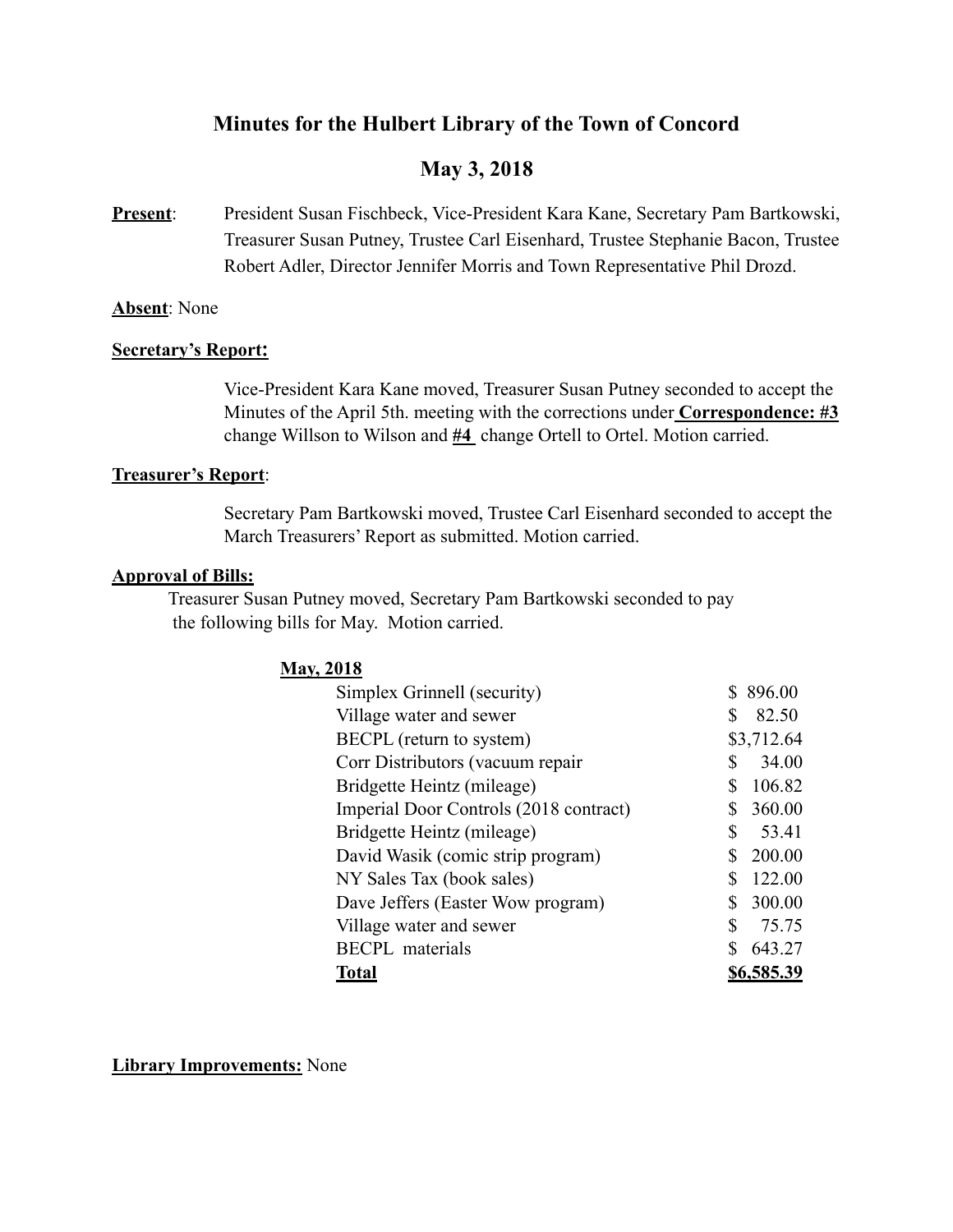### **Town Board Report**: Town Representative Phil Drozd reported that:

- 1. The Village will replace all the lights with LEDs. Dynamic Electric Solutions will not carry out this service for the Town.
- 2. The Town Board appointed Stephanie Bacon and Robert Adler as Library Trustees.

#### **Correspondence**:

 A letter was received from Legislator John Mills stating that since Sahlen's could no longer provide support for Mr. Mills' hot dog roasts that all these events have been cancelled. Instead of the hot dog roast Mr. Mills will be making a personal donation to our library of \$500.

#### **Director's Report:**

Director Jennifer Morris informed the Board that:

- 1. Summer hours will be in effect June 2nd through September 7th.
- 2. Simplex inspected the fire alarm and detection system. There were no deficiencies detected.
- 3. Page Emily Wagner tenured her notice to leave on April 16th. Her last day was April 27th. The job was posted online and in the library. Interviews were conducted and a part time page has been hired to begin Monday, May 14th.
- 4. The library will participating in the Springville Arts Center's "Art Crawl" May 5th. with a table of library information, surveys and giveaways.
- 5. She is requesting \$1,300 for Summer Programs from private funds. Six presenters have already been confirmed.
- 6. Other programming for Adults, Teens and Children were updated and summarized. The Book Club and a Movie will be ongoing and is well attended. There are plans to bring back the Lego Club. Preschool Storytime and Open Play for all ages will begin in June.